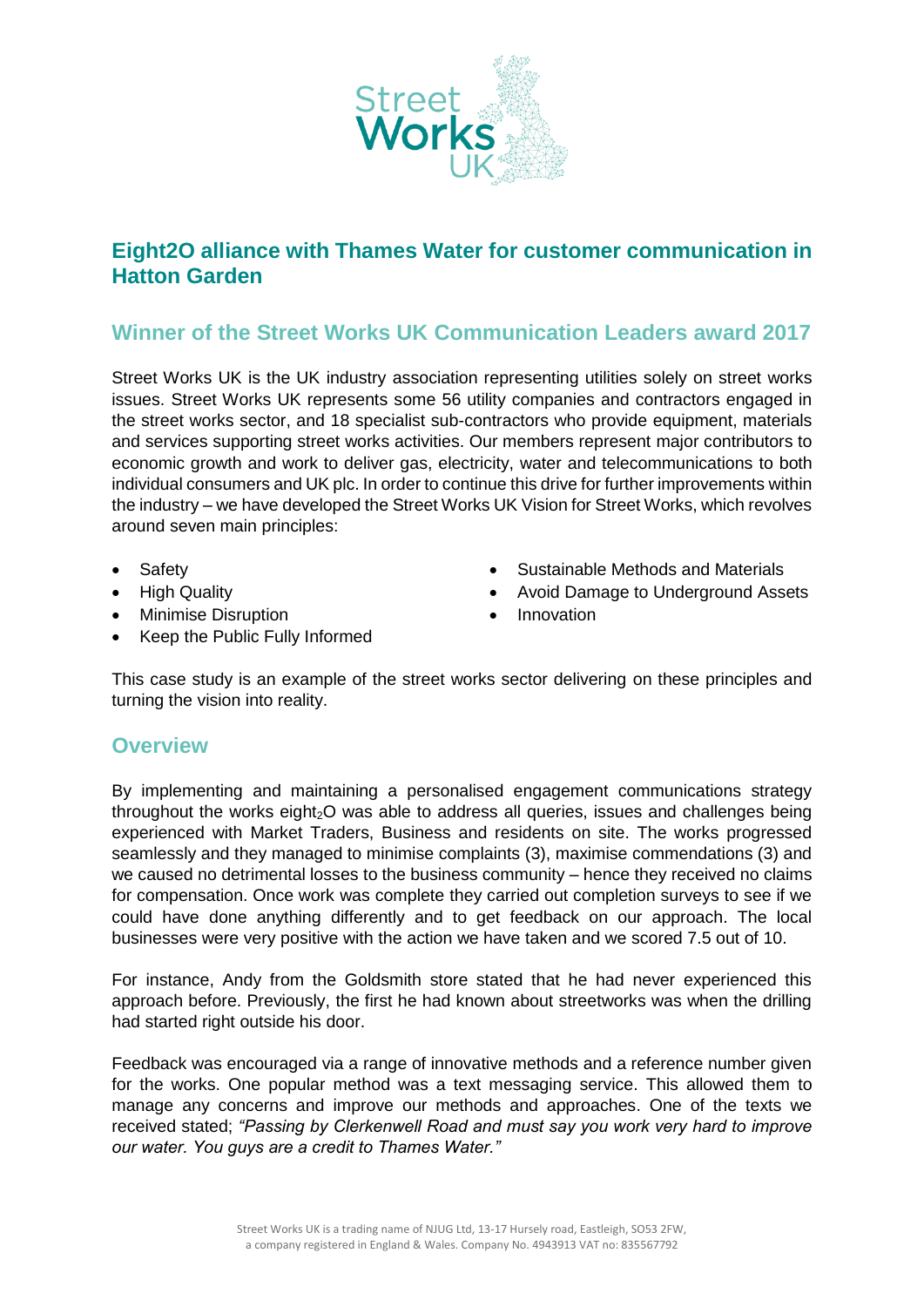



Greville Street is located within Hatton Garden, a world-famous gem and jewellery trading district which is also home to not only word renowned organisations such as DeBeers, but also to a handful of businesses left in the UK that can hand-cut diamonds to order. The works on Greville Street would take 5 months and so this location presented the eight<sub>2</sub>O team with some unusual challenges.

Recognising that this area is very popular with tourism and jewellery retail, they were very conscious of delivering this project without causing undue disruption, loss of business and general inconvenience to businesses and residents. With the added dimension of the April 2015 jewellery heist, they expected businesses to be very cautious to construction activities and so we developed a sympathetic approach to communication.

Due to this high risk, the customer team undertook a large number of customer surveys along Greville Street to understand the risks and any mitigation required. By doing this, they were able to effectively demonstrate what they were going to do before the works started and also during works.

A widespread customer survey was undertaken for all affected stakeholders and the results showed that the main concerns were around hours or work, noise, vibration damage and delivery access. Because of this, the programme and method of works was modified to meet all customers' needs.

The feedback received confirmed the suspicion that the vibration from our drilling activities risked interfering with the delicate work involved in cutting diamonds by hand and setting them. As part of an innovative approach, we agreed to do our excavation work on Sundays only, between 10am and 5pm. Then from Monday to Friday we'd dig by hand, so that we would not cause vibration damage during the jewellers work. Any noisy activities during the working week would happen between 8am and 10am (the survey responses revealed that most jewellery businesses open at 10am) and between 4pm and 7pm.